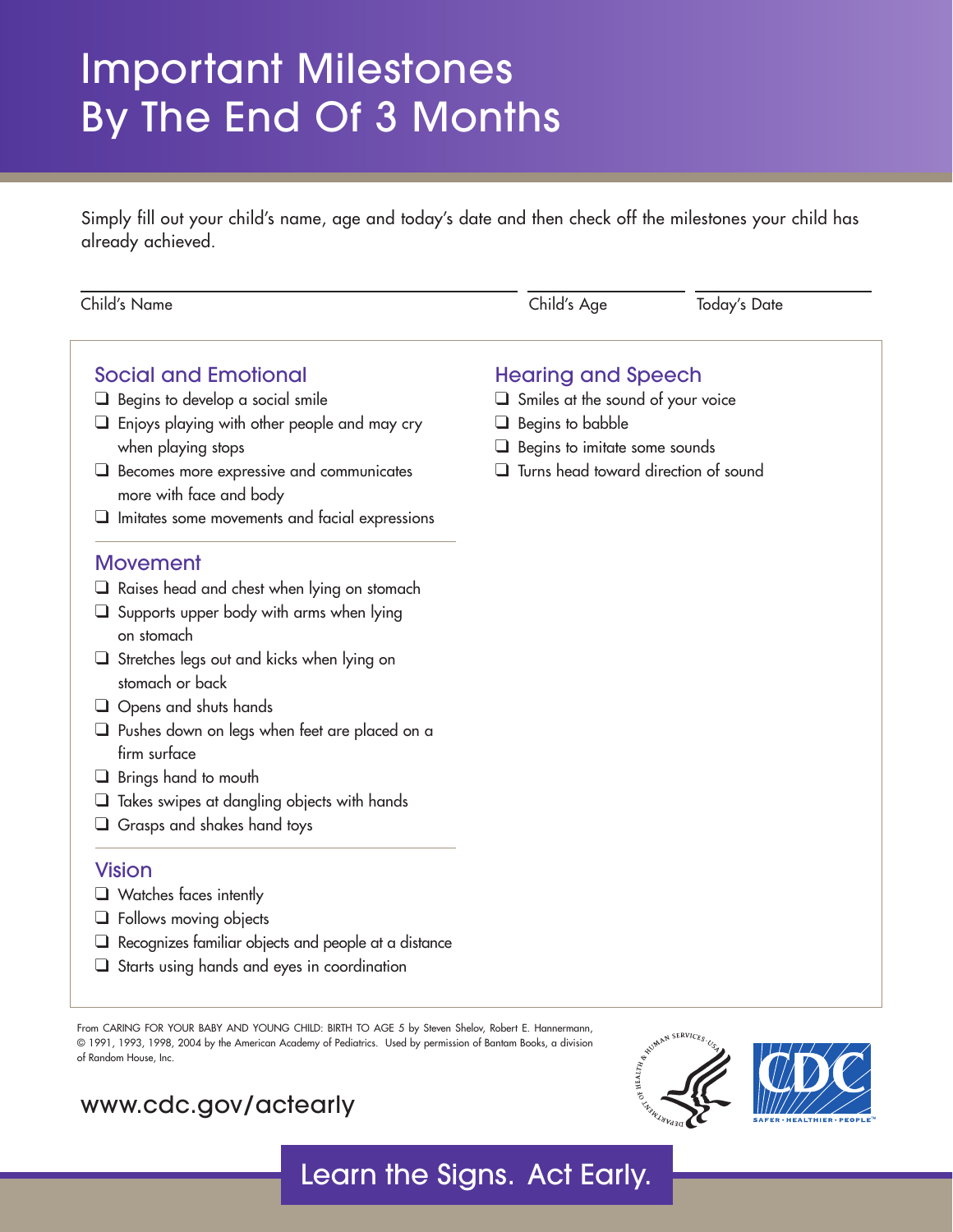# Important Milestones By The End Of 7 Months

Simply fill out your child's name, age and today's date and then check off the milestones your child has already achieved.

| Child's Name                                                                                                                                                                                                                                 | Child's Age                                        | <b>Today's Date</b> |
|----------------------------------------------------------------------------------------------------------------------------------------------------------------------------------------------------------------------------------------------|----------------------------------------------------|---------------------|
| <b>Social and Emotional</b>                                                                                                                                                                                                                  | <b>Vision</b>                                      |                     |
| $\Box$ Enjoys social play                                                                                                                                                                                                                    | $\Box$ Develops full color vision                  |                     |
| $\Box$ Interested in mirror images                                                                                                                                                                                                           | Distance vision matures                            |                     |
| $\Box$ Responds to other people's expressions of emotion<br>and appears joyful often                                                                                                                                                         | Ability to track moving objects improves<br>$\Box$ |                     |
| Cognitive                                                                                                                                                                                                                                    |                                                    |                     |
| $\Box$ Finds partially hidden object                                                                                                                                                                                                         |                                                    |                     |
| Explores with hands and mouth                                                                                                                                                                                                                |                                                    |                     |
| $\Box$ Struggles to get objects that are out of reach                                                                                                                                                                                        |                                                    |                     |
| Language                                                                                                                                                                                                                                     |                                                    |                     |
| $\Box$ Responds to own name                                                                                                                                                                                                                  |                                                    |                     |
| Begins to respond to "no"<br>⊔                                                                                                                                                                                                               |                                                    |                     |
| $\Box$ Can tell emotions by tone of voice                                                                                                                                                                                                    |                                                    |                     |
| Responds to sound by making sounds                                                                                                                                                                                                           |                                                    |                     |
| $\Box$ Uses voice to express joy and displeasure                                                                                                                                                                                             |                                                    |                     |
| Babbles chains of sounds<br>l 1                                                                                                                                                                                                              |                                                    |                     |
| <b>Movement</b>                                                                                                                                                                                                                              |                                                    |                     |
| $\Box$ Rolls both ways (front to back, back to front)                                                                                                                                                                                        |                                                    |                     |
| Sits with, and then without, support on hands<br>u                                                                                                                                                                                           |                                                    |                     |
| Supports whole weight on legs                                                                                                                                                                                                                |                                                    |                     |
| Reaches with one hand                                                                                                                                                                                                                        |                                                    |                     |
| $\Box$ Transfers object from hand to hand                                                                                                                                                                                                    |                                                    |                     |
| $\Box$ Uses hand to rake objects                                                                                                                                                                                                             |                                                    |                     |
| From CARING FOR YOUR BABY AND YOUNG CHILD: BIRTH TO AGE 5 by Steven Shelov, Robert E. Hannermann,<br>© 1991, 1993, 1998, 2004 by the American Academy of Pediatrics. Used by permission of Bantam Books, a division<br>of Random House, Inc. |                                                    | WIMAN SERVICES.     |

Learn the Signs. Act Early.

#### <www.cdc.gov/actearly>



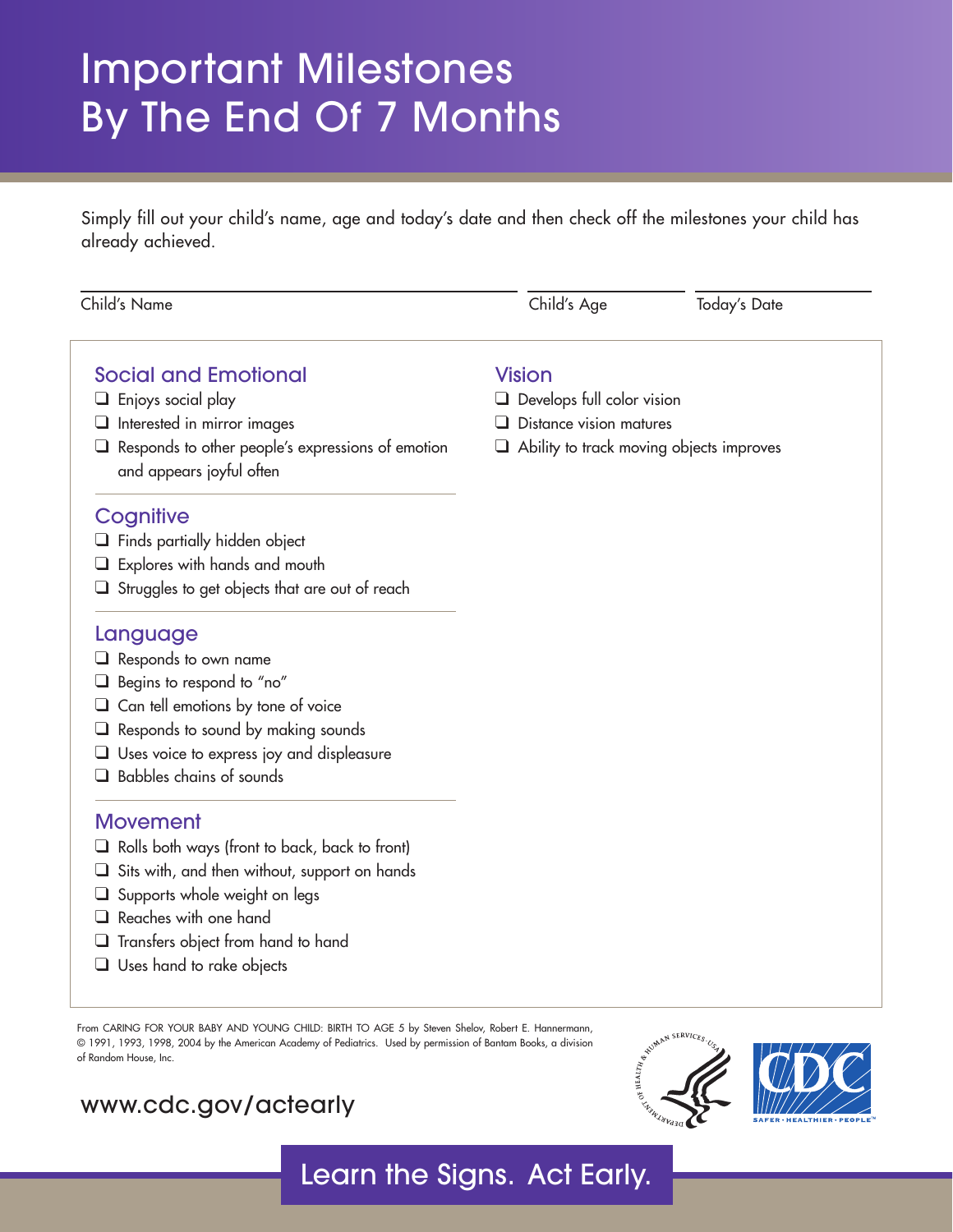# Important Milestones By The End Of 1 Year (12 Months)

Simply fill out your child's name, age and today's date and then check off the milestones your child has already achieved.

| Child's Name                                                      | Child's Age                                                                  | <b>Today's Date</b> |
|-------------------------------------------------------------------|------------------------------------------------------------------------------|---------------------|
| <b>Social and Emotional</b>                                       | Language                                                                     |                     |
| $\Box$ Shy or anxious with strangers                              | $\Box$ Pays increasing attention to speech                                   |                     |
| $\Box$ Cries when mother or father leaves                         | $\Box$ Responds to simple verbal requests                                    |                     |
| Enjoys imitating people in his play                               | Responds to "no"                                                             |                     |
| $\Box$ Shows specific preferences for certain people<br>and toys  | $\Box$ Uses simple gestures, such as shaking head<br>for "no"                |                     |
| $\Box$ Tests parental responses to his actions during<br>feedings | $\Box$ Babbles with inflection (changes in tone)<br>□ Says "dada" and "mama" |                     |
| $\Box$ Tests parental responses to his behavior                   | Uses exclamations, such as "Oh-oh!"                                          |                     |
| $\Box$ May be fearful in some situations                          | Tries to imitate words                                                       |                     |
| $\Box$ Prefers mother and/or regular caregiver over<br>all others |                                                                              |                     |
| $\Box$ Repeats sounds or gestures for attention                   |                                                                              |                     |
| $\Box$ Finger-feeds himself                                       |                                                                              |                     |
| $\Box$ Extends arm or leg to help when being dressed              |                                                                              |                     |
| Cognitive                                                         |                                                                              |                     |
| $\Box$ Explores objects in many different ways                    |                                                                              |                     |
| (shaking, banging, throwing, dropping)                            |                                                                              |                     |
| $\Box$ Finds hidden objects easily                                |                                                                              |                     |
| $\Box$ Looks at correct picture when the image                    |                                                                              |                     |
| is named                                                          |                                                                              |                     |
| $\Box$ Imitates gestures                                          |                                                                              |                     |
| $\Box$ Begins to use objects correctly (drinking from             |                                                                              |                     |
| cup, brushing hair, dialing phone, listening                      |                                                                              |                     |
| to receiver)                                                      |                                                                              |                     |

From CARING FOR YOUR BABY AND YOUNG CHILD: BIRTH TO AGE 5 by Steven Shelov, Robert E. Hannermann, © 1991, 1993, 1998, 2004 by the American Academy of Pediatrics. Used by permission of Bantam Books, a division of Random House, Inc.

#### <www.cdc.gov/actearly>



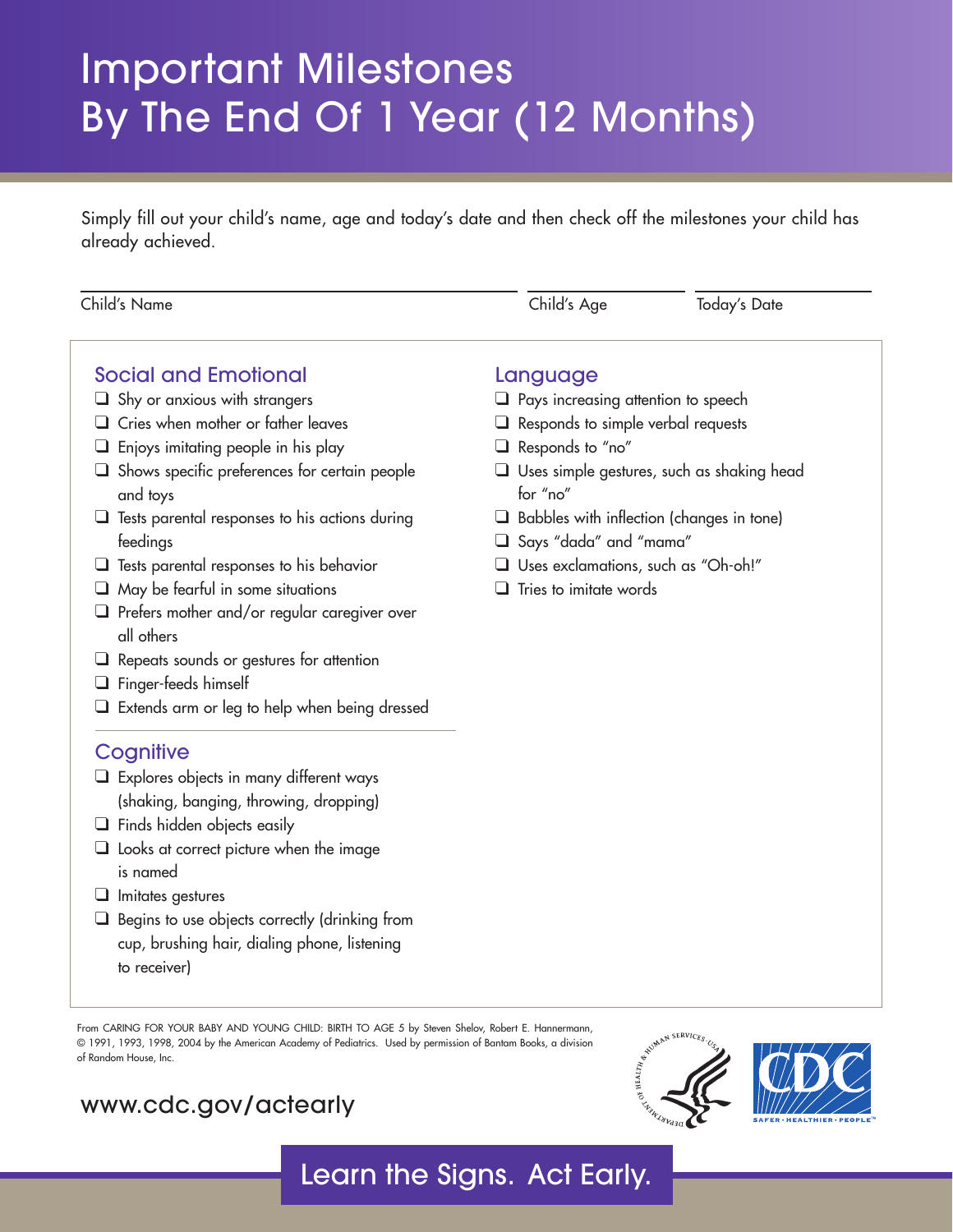# Important Milestones By The End Of 2 Years (24 Months)

Simply fill out your child's name, age and today's date and then check off the milestones your child has already achieved.

| Child's Name                                                                | Child's Age                                     | Today's Date                                          |
|-----------------------------------------------------------------------------|-------------------------------------------------|-------------------------------------------------------|
| <b>Social and Emotional</b>                                                 | Follows simple instructions                     |                                                       |
| $\Box$ Imitates behavior of others, especially adults and<br>older children | Repeats words overheard in conversation         |                                                       |
| $\Box$ More aware of herself as separate from others                        | <b>Movement</b>                                 |                                                       |
| More excited about company of other children                                | $\Box$ Walks alone                              |                                                       |
|                                                                             | Pulls toys behind her while walking             |                                                       |
| <b>Emotional</b>                                                            | Carries large toy or several toys while walking |                                                       |
| Demonstrates increasing independence                                        | Begins to run<br>ப                              |                                                       |
| Begins to show defiant behavior                                             | Stands on tiptoe                                |                                                       |
| Separation anxiety increases toward midyear                                 | Kicks a ball<br>$\blacksquare$                  |                                                       |
| then fades                                                                  |                                                 | Climbs onto and down from furniture unassisted        |
| Cognitive                                                                   |                                                 | $\Box$ Walks up and down stairs holding on to support |
| $\Box$ Finds objects even when hidden under two or                          | <b>Hand and Finger Skills</b>                   |                                                       |
| three covers                                                                | Scribbles on his or her own                     |                                                       |
| Begins to sort by shapes and colors                                         | Turns over container to pour out contents       |                                                       |
| Begins make-believe play                                                    | Builds tower of four blocks or more<br>H        |                                                       |
|                                                                             |                                                 | Might use one hand more often than the other          |
| Language                                                                    |                                                 |                                                       |
| $\Box$ Points to object or picture when it's named for him                  |                                                 |                                                       |

❑ Recognizes names of familiar people, objects, and

❑ Says several single words (by 15 to 18 months) ❑ Uses simple phrases (by 18 to 24 months)

From CARING FOR YOUR BABY AND YOUNG CHILD: BIRTH TO AGE 5 by Steven Shelov, Robert E. Hannermann, © 1991, 1993, 1998, 2004 by the American Academy of Pediatrics. Used by permission of Bantam Books, a division of Random House, Inc.

### <www.cdc.gov/actearly>

❑ Uses 2- to 4-word sentences

body parts



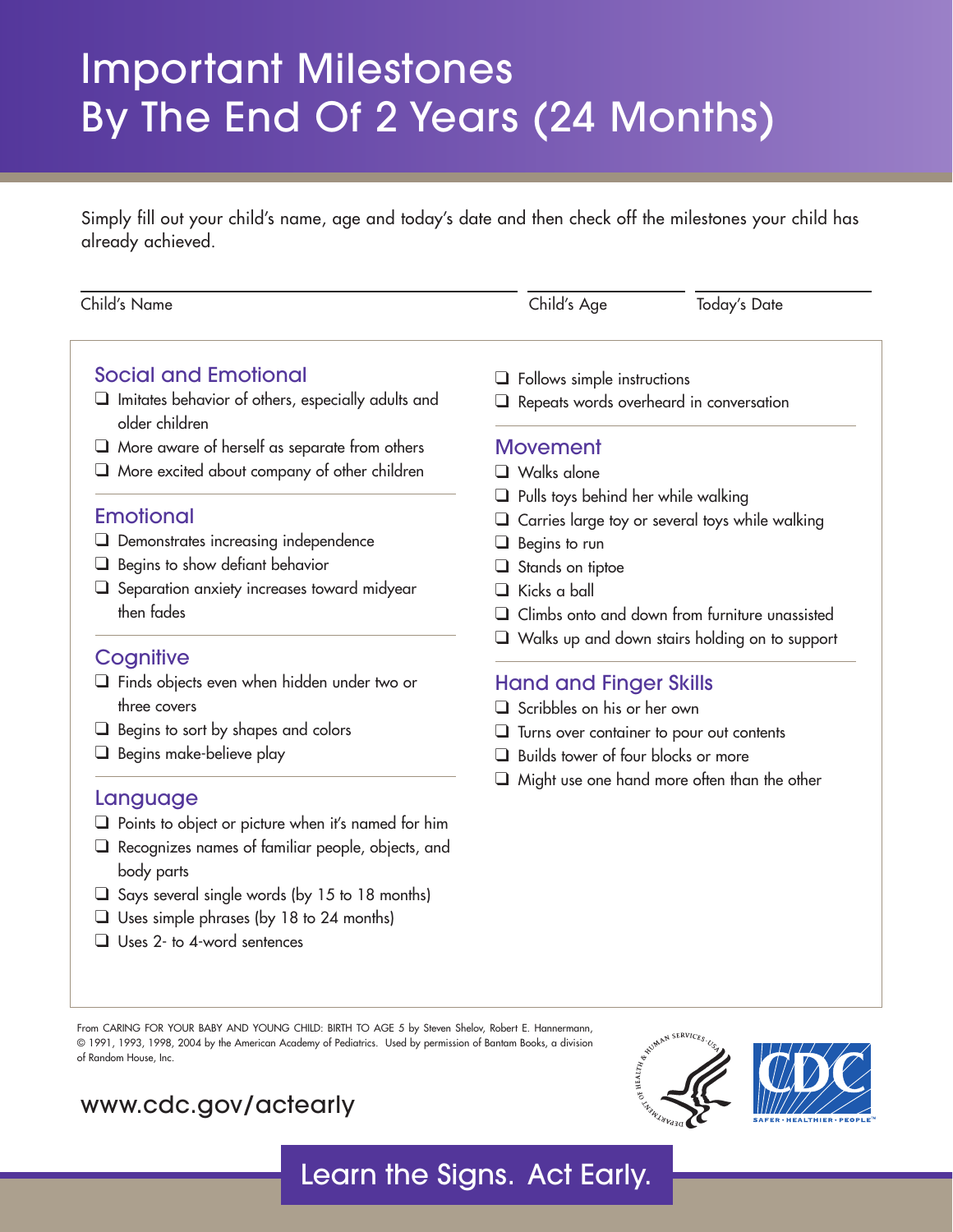# Important Milestones By The End Of 3 Years (36 Months)

Simply fill out your child's name, age and today's date and then check off the milestones your child has already achieved.

| Child's Name                                              | Child's Age                                                                        | <b>Today's Date</b> |
|-----------------------------------------------------------|------------------------------------------------------------------------------------|---------------------|
| <b>Social and Emotional</b>                               | $\Box$ Understands most sentences                                                  |                     |
| $\Box$ Imitates adults and playmates                      | Understands placement in space                                                     |                     |
| $\Box$ Spontaneously shows affection for familiar         | ("on," "in," "under")                                                              |                     |
| playmates                                                 | $\Box$ Uses 4- to 5-word sentences                                                 |                     |
| $\Box$ Can take turns in games                            | $\Box$ Can say name, age, and sex                                                  |                     |
| Understands concept of "mine" and "his/hers"              | $\Box$ Uses pronouns (I, you, me, we, they) and some<br>plurals (cars, dogs, cats) |                     |
| Emotional                                                 | $\Box$ Strangers can understand most of her words                                  |                     |
| $\Box$ Expresses affection openly                         |                                                                                    |                     |
| $\Box$ Expresses a wide range of emotions                 | <b>Movement</b>                                                                    |                     |
| $\Box$ By 3, separates easily from parents                | $\Box$ Climbs well                                                                 |                     |
| $\Box$ Objects to major changes in routine                | Walks up and down stairs, alternating feet<br>(one foot per stair step)            |                     |
| Cognitive                                                 | $\Box$ Kicks ball                                                                  |                     |
| $\Box$ Makes mechanical toys work                         | $\Box$ Runs easily                                                                 |                     |
| $\Box$ Matches an object in her hand or room to a         | $\Box$ Pedals tricycle                                                             |                     |
| picture in a book                                         | $\Box$ Bends over easily without falling                                           |                     |
| $\Box$ Plays make-believe with dolls, animals, and people |                                                                                    |                     |
| $\Box$ Sorts objects by shape and color                   | <b>Hand and Finger Skills</b>                                                      |                     |
| $\Box$ Completes puzzles with three or four pieces        | $\Box$ Makes up-and-down, side-to-side, and circular                               |                     |
| Understands concept of "two"                              | lines with pencil or crayon                                                        |                     |
|                                                           | $\Box$ Turns book pages one at a time                                              |                     |
| Language                                                  | $\Box$ Builds a tower of more than six blocks                                      |                     |
| $\Box$ Follows a two- or three-part command               | $\Box$ Holds a pencil in writing position                                          |                     |
| $\Box$ Recognizes and identifies almost all common        | $\Box$ Screws and unscrews jar lids, nuts, and bolts                               |                     |
| objects and pictures                                      | $\Box$ Turns rotating handles                                                      |                     |

Learn the Signs. Act Early.

From CARING FOR YOUR BABY AND YOUNG CHILD: BIRTH TO AGE 5 by Steven Shelov, Robert E. Hannermann, © 1991, 1993, 1998, 2004 by the American Academy of Pediatrics. Used by permission of Bantam Books, a division of Random House, Inc.

#### <www.cdc.gov/actearly>



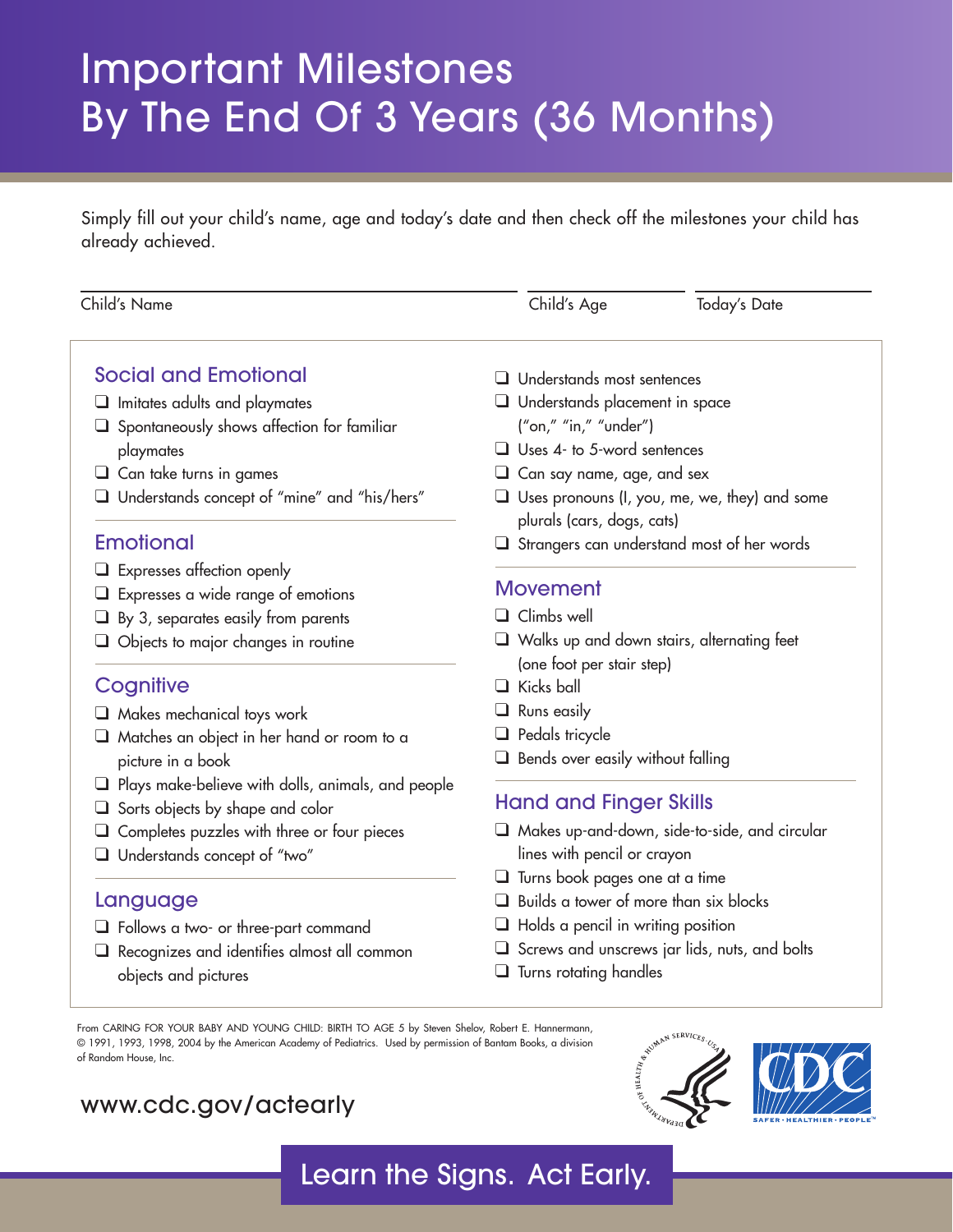# Important Milestones By The End Of 4 Years (48 Months)

Simply fill out your child's name, age and today's date and then check off the milestones your child has already achieved.

| Child's Name                                                                                                                                                                                                                                                                                                    | Child's Age                                                                                                                                                                                                                                                                                   | <b>Today's Date</b> |  |
|-----------------------------------------------------------------------------------------------------------------------------------------------------------------------------------------------------------------------------------------------------------------------------------------------------------------|-----------------------------------------------------------------------------------------------------------------------------------------------------------------------------------------------------------------------------------------------------------------------------------------------|---------------------|--|
| <b>Social and Emotional</b><br>$\Box$ Interested in new experiences<br>$\Box$ Cooperates with other children<br>Plays "Mom" or "Dad"<br>$\Box$ Increasingly inventive in fantasy play<br>Dresses and undresses<br>$\Box$ Negotiates solutions to conflicts<br>$\Box$ More independent                           | Understands the concepts of "same"<br>and "different"<br>$\Box$ Engages in fantasy play<br>Language<br>$\Box$ Has mastered some basic rules of grammar<br>$\Box$ Speaks in sentences of five to six words<br>$\Box$ Speaks clearly enough for strangers to understand<br>$\Box$ Tells stories |                     |  |
| <b>Emotional</b><br>$\Box$ Imagines that many unfamiliar images may<br>be "monsters"<br>$\Box$ Views self as a whole person involving body,<br>mind, and feelings<br>$\Box$ Often cannot tell the difference between fantasy<br>and reality                                                                     | <b>Movement</b><br>$\Box$ Hops and stands on one foot up to five seconds<br>$\Box$ Goes upstairs and downstairs without support<br>Kicks ball forward<br>Throws ball overhand<br>Catches bounced ball most of the time                                                                        |                     |  |
| Cognitive<br>$\Box$ Correctly names some colors<br>$\Box$ Understands the concept of counting and may<br>know a few numbers<br>$\Box$ Tries to solve problems from a single point<br>of view<br>$\Box$ Begins to have a clearer sense of time<br>Follows three-part commands<br>$\Box$ Recalls parts of a story | $\Box$ Moves forward and backward with agility<br><b>Hand and Finger Skills</b><br>$\Box$ Copies square shapes<br>$\Box$ Draws a person with two to four body parts<br>$\Box$ Uses scissors<br>$\Box$ Draws circles and squares<br>Begins to copy some capital letters                        |                     |  |

© 1991, 1993, 1998, 2004 by the American Academy of Pediatrics. Used by permission of Bantam Books, a division of Random House, Inc.

### <www.cdc.gov/actearly>